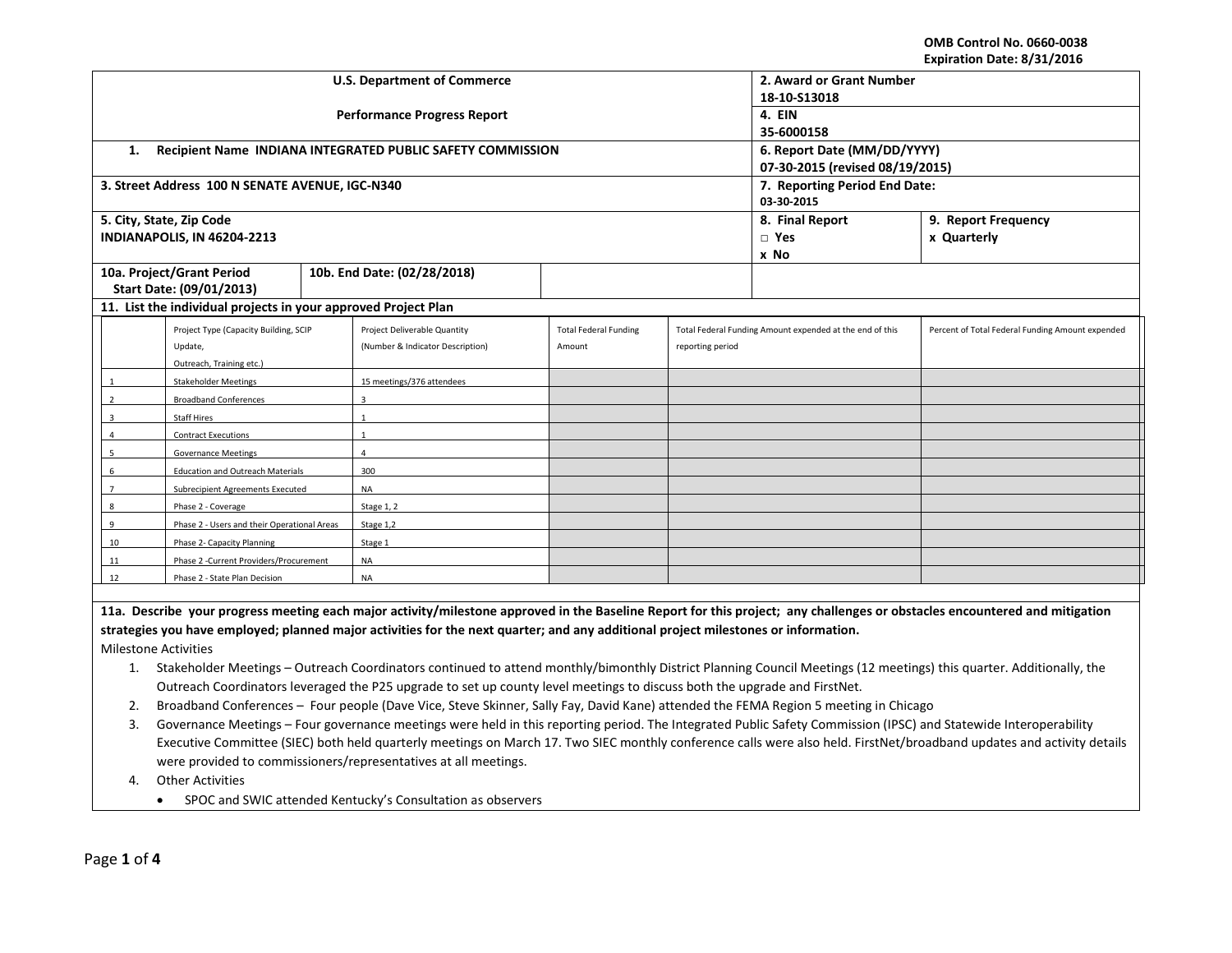- Project staff continues to meet weekly to discuss broadband issues, strategy and logistics. The two chairs of the Indiana Broadband Working Group (Indiana Department of Homeland Security Executive Director David Kane and Indiana Chief Information Officer Paul Baltzell) attend these meetings at least once a month, along with other key FirstNet interested parties.
- Project Team attended all NCSWIC and FirstNet/NTIA webinars and participated in the SPOC calls.
- Project staff began preparing for data collection/SLIGP changes.
- Project staff prepared and issued a Managed Service Provider (MSP) request to hire a vendor to conduct Focus Groups and compile preliminary data in preparation for our Initial Consultation meeting.
- 5. Contracts While it was anticipated that we would hire a vendor this quarter to assist with Focus Groups, the executed contract was not actually signed until July 8, 2015.

**11b. If the project team anticipates requesting any changes to the approved Baseline Report in the next quarter, describe those below. Note that any substantive changes to the Baseline Report must be approved by the Department of Commerce before implementation.** 

Due to the release of Phase 2 funds, we anticipate major changes to the baseline report. Indiana will follow all guidelines and requirements set forth by NTIA.

**11c. Provide any other information that would be useful to NTIA as it assesses this project's progress.** 

Indiana's initial FirstNet consultation has been scheduled for August 26, 2015. Additionally, we have scheduled our SLIGP Site Visit for June 16-17, 2015.

**11d. Describe any success stories or best practices you have identified. Please be as specific as possible.**

**12. Personnel** 

**12a. If the project is not fully staffed, describe how any lack of staffing may impact the project's time line and when the project will be fully staffed.**

NA

## **12b. Staffing Table**

| Job Title                                     | FTE % | <b>Project(s) Assigned</b>                                                | Change |
|-----------------------------------------------|-------|---------------------------------------------------------------------------|--------|
| <b>Executive Director</b>                     | .15   | FirstNet Single Point of Contact                                          |        |
| Statewide Interoperability Coordinator (SWIC) | د.    | Provides project oversight                                                |        |
| <b>Communications Director</b>                | כ.    | Directs outreach program and oversee grant reporting                      |        |
| Comptroller                                   | .05   | Supports budgetary and financial requirements, including grants and RFPs  |        |
| <b>Operations Manager</b>                     | .05   | Provides operational support                                              |        |
| Logistics Manager                             | .05   | Provides technical guidance (SME)                                         |        |
| <b>Field Coordinator</b>                      | د.    | Provides outreach/education                                               |        |
| <b>Field Coordinator</b>                      | .5    | Provides outreach/education                                               |        |
| Administrative Assistant                      | .05   | Provides administrative support for governance meetings and other project |        |
|                                               |       | requirements                                                              |        |
| <b>Clerk</b>                                  | .045  | Provides clerical support                                                 |        |
| Co-chair of Exec Comm (IN DHS Dir)            | .05   | <b>Provides Governance</b>                                                |        |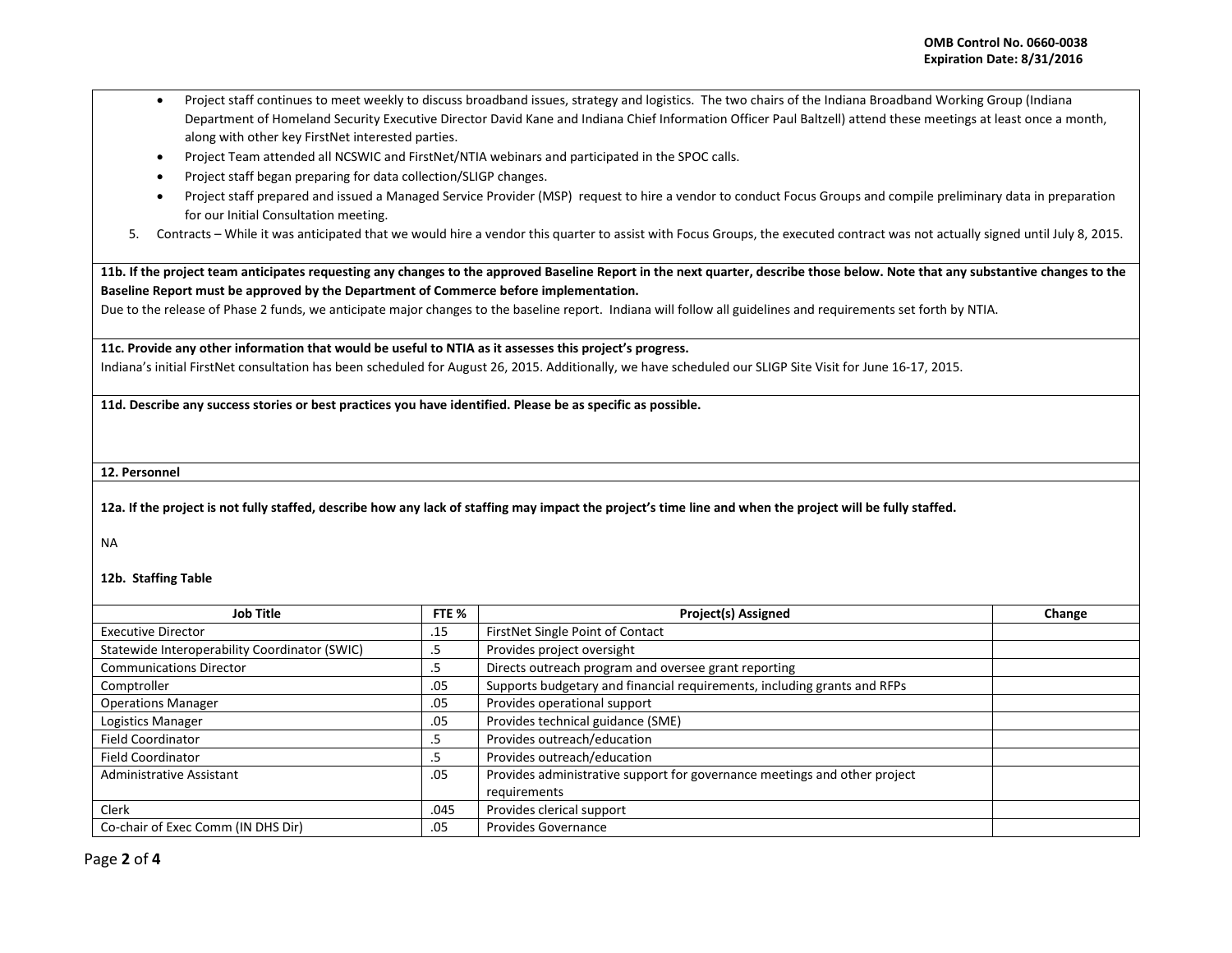| Co-chair of Exec Comm (CIO)                                                                                                                                                                     |                            |                                       |                  |                            | <b>Provides Governance</b>    |                                      |                                                |                                                |                                                 |                        |
|-------------------------------------------------------------------------------------------------------------------------------------------------------------------------------------------------|----------------------------|---------------------------------------|------------------|----------------------------|-------------------------------|--------------------------------------|------------------------------------------------|------------------------------------------------|-------------------------------------------------|------------------------|
| .05<br>.00<br>Gov's Ofc Public Safety Counselor                                                                                                                                                 |                            |                                       |                  |                            | Provides Governance           |                                      |                                                |                                                |                                                 |                        |
| .07<br><b>GIS Coordinator</b>                                                                                                                                                                   |                            |                                       |                  |                            |                               |                                      |                                                |                                                |                                                 |                        |
| Started on SLIGP<br>Add Row<br>Remove Row                                                                                                                                                       |                            |                                       |                  |                            |                               |                                      |                                                |                                                |                                                 |                        |
| 13. Subcontracts (Vendors and/or Subrecipients)                                                                                                                                                 |                            |                                       |                  |                            |                               |                                      |                                                |                                                |                                                 |                        |
| 13a. Subcontracts Table - Include all subcontractors. The totals from this table must equal the "Subcontracts Total" in Question 14f.                                                           |                            |                                       |                  |                            |                               |                                      |                                                |                                                |                                                 |                        |
| Name                                                                                                                                                                                            | <b>Subcontract Purpose</b> | Type                                  | (Vendor/Subrec.) | RFP/RFQ<br>Issued<br>(Y/N) | Contract<br>Executed<br>(Y/N) | Start<br>Date                        | End<br>Date                                    | <b>Total Federal</b><br><b>Funds Allocated</b> | <b>Total Matching</b><br><b>Funds Allocated</b> | Project and % Assigned |
| Professional<br>Conventions<br>and Meetings.<br>Inc. (ProCaM)                                                                                                                                   | Conference Planner         |                                       | Vendor           | N                          | Y                             | 09/01/2<br>014                       | 08/31/<br>2015                                 | 7,650                                          | $\mathbf 0$                                     | <b>NA</b>              |
| Michael Baker<br>Intl.                                                                                                                                                                          | Vendor for Focus<br>Groups |                                       | Vendor           | Y                          | N                             | 07/07/2<br>015                       | <b>TBD</b>                                     | 89,800                                         | $\mathbf{0}$                                    | <b>NA</b>              |
| <b>TBD</b>                                                                                                                                                                                      | <b>Asset Survey</b>        |                                       | Vendor           | Y                          | N                             | <b>TBD</b>                           | <b>TBD</b>                                     | 529,000                                        | $\mathbf 0$                                     | <b>NA</b>              |
| <b>TBD</b><br>Data<br>Collection/Alignment                                                                                                                                                      |                            |                                       | Vendor           | Y                          | N                             | <b>TBD</b>                           | TBD                                            | 1,369,375                                      | $\mathbf 0$                                     | <b>NA</b>              |
| Add Row<br>Remove Row<br>13b. Describe any challenges encountered with vendors and/or subrecipients.                                                                                            |                            |                                       |                  |                            |                               |                                      |                                                |                                                |                                                 |                        |
| We underbudgeted the Conference Planner expenses. Actual expenses will be approximately \$24,000, not the \$7,650 budgeted amount.                                                              |                            |                                       |                  |                            |                               |                                      |                                                |                                                |                                                 |                        |
| 14. Budget Worksheet                                                                                                                                                                            |                            |                                       |                  |                            |                               |                                      |                                                |                                                |                                                 |                        |
| Columns 2, 3 and 4 must match your current project budget for the entire award, which is the SF-424A on file.<br>Only list matching funds that the Department of Commerce has already approved. |                            |                                       |                  |                            |                               |                                      |                                                |                                                |                                                 |                        |
| Project Budget Element (1)<br><b>Federal Funds</b><br>Awarded (2)                                                                                                                               |                            | <b>Approved Matching</b><br>Funds (3) |                  | <b>Total Budget</b><br>(4) |                               | <b>Federal Funds</b><br>Expended (5) | <b>Approved Matching Funds</b><br>Expended (6) |                                                | Total Funds Expended (7)                        |                        |
| a. Personnel Salaries                                                                                                                                                                           |                            | 0.00                                  |                  | 454,005.00                 | 454,005.00                    |                                      | 0.00                                           | 139,535.75                                     |                                                 | 139,535.75             |
| b. Personnel Fringe Benefits                                                                                                                                                                    |                            | 0.00                                  | 127,121.00       |                            | 127,121.00                    |                                      | 0.00                                           | 39,070.00                                      |                                                 | 39,070.00              |
| c. Travel                                                                                                                                                                                       |                            | 328,959.00                            |                  | 0.00                       | 328,959.00                    |                                      | 14,916.68                                      | 0.00                                           |                                                 | 14,916.68              |
| d. Equipment                                                                                                                                                                                    |                            | 0.00                                  |                  | 0.00                       | 0.00                          |                                      | 0.00                                           | 0.00                                           |                                                 | 0.00                   |